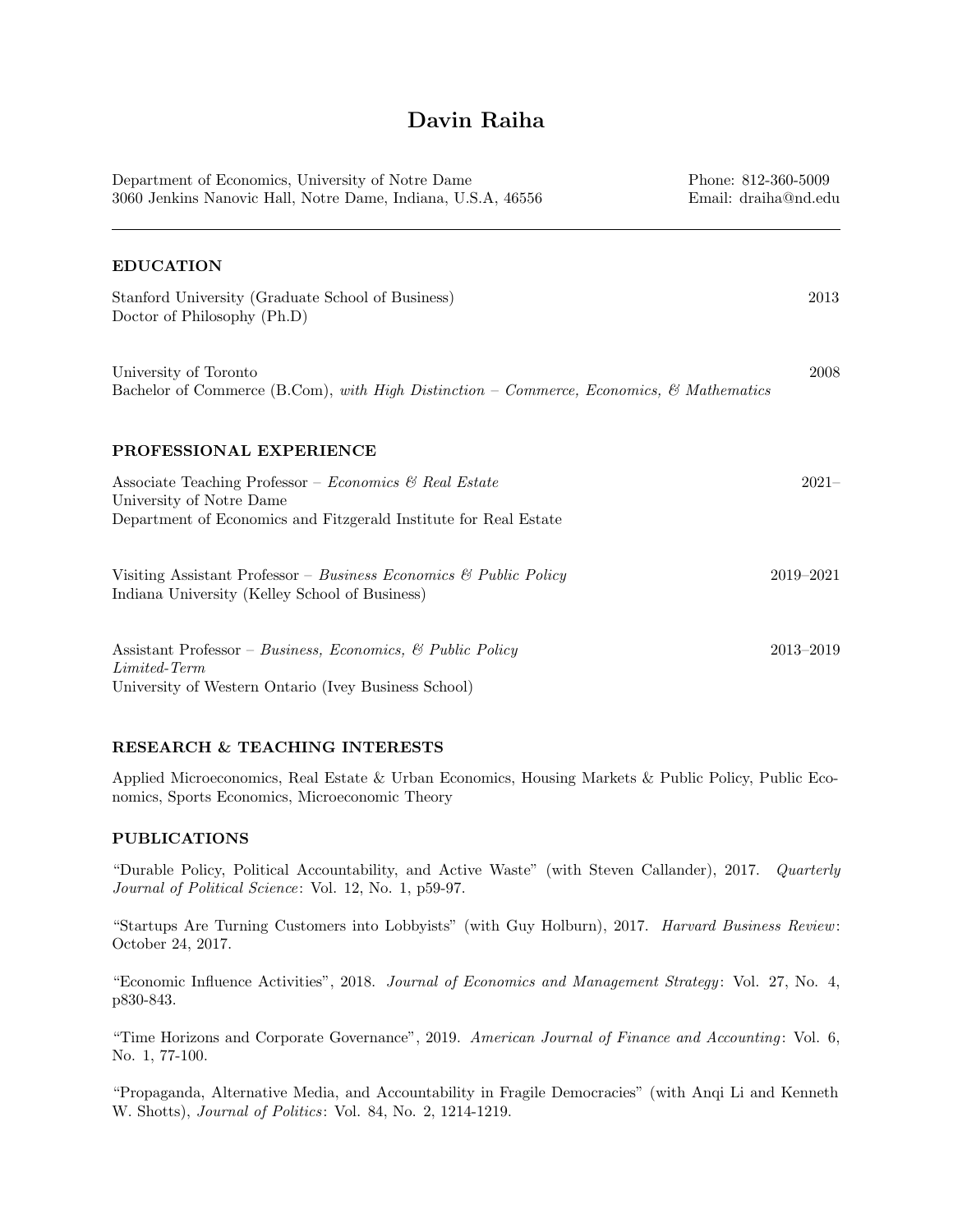"Economic Influence Activities and the Strategic Location of Investment" (with John M. de Figueiredo), Business and Politics forthcoming.

## WORKING PAPERS & WORK IN PROGRESS

"Does the Foreign Buyers Tax Reduce Foreign Demand? Evidence from Superstitious Beliefs in Real Estate Pricing" (with Lu Han)

"House Search Traffic, Speed of Sale and Sale Price" (with Dongshin Kim and Youngme Seo)

"Home on the Range: Covid-19 and Regional Shifts in Housing Preferences" (with Dongshin Kim and Youngme Seo)

"Strategic Mobilization of Stakeholders" (with Guy Holburn)

"Competing over Regulatory Entry Barriers: Lobbying by Ridesharing and Taxi Firms" (with Guy Holburn and Kartik Rao)

"Informational Industrial Blackmail" (with Al Slivinski)

## TEACHING

"Money, Banking, and Mortgage Markets" (Undergraduate) at University of Notre Dame, Fall 2021, Spring 2022

"Sports Economics" (Undergraduate) at University of Notre Dame, Fall 2021

"Real Estate Fundamentals" (Undergraduate) at University of Notre Dame, Spring 2022

"Money, Banking, and Capital Markets" (Undergraduate) at Kelley School of Business, Spring 2020, 2021

"Predictive Analytics for Business Strategy" (Undergraduate) at Kelley School of Business, Spring 2020

"Business Econometrics" (Undergraduate) at Kelley School of Business, Spring 2021

"Macroeconomics – The U.S. in a Global Economy" (MBA) at Kelley School of Business, Summer 2020

"Global Macroeconomics for Managers" (Undergraduate) at Ivey Business School, Fall 2013, 2014, 2015, Winter 2017, 2018, 2019

"Canada and the World Economy" (Undergraduate) at Ivey Business School, Fall 2017, Fall 2018 (for incoming exchange students)

Supervised independent research projects of: Allie Haines (real estate economics), Dean Walt (public financial institutions), Joseph Ryoo (institutions and economic development), Tiffany Kwok (corporate lobbying and public policy), Philip Quinton (sports economics).

## Cases

"Macroeconomic Forces, the National Hockey League, and Winning the Stanley Cup", Ivey Publishing, August 22, 2017.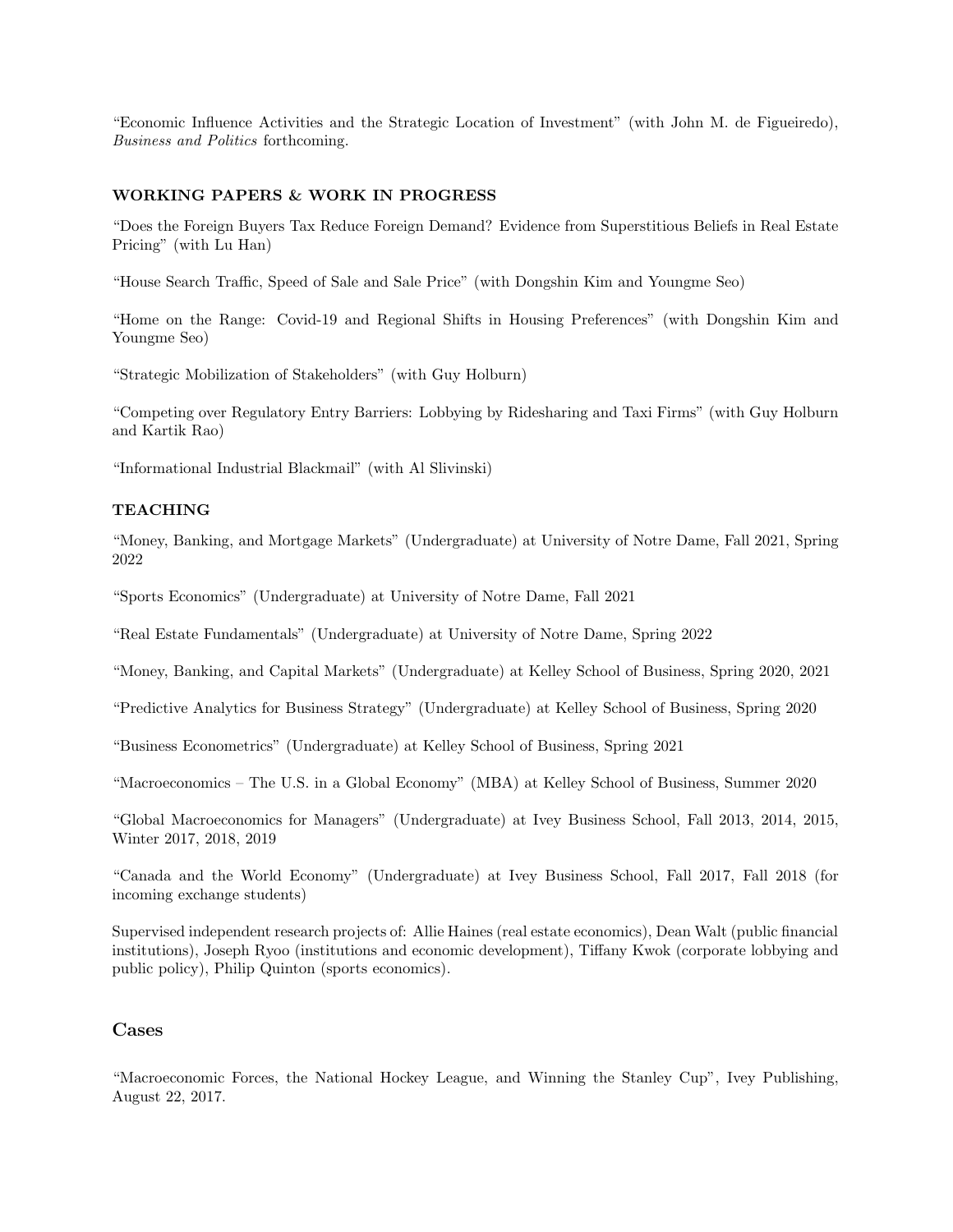• Featured in Globe and Mail: April 11, 2018. "Fall of the Blackhawks dynasty a lesson in macroeconomics." by Paul Attfield.

### CONFERENCE & INVITED PRESENTATIONS

Canadian Economics Association 2012, 2013, 2015, 2016, 2018, 2019 Strategic Management Society 2013 Academy of Management 2014 Trans-Atlantic Doctoral Conference 2012 American Political Science Association 2012, 2013, 2020 Midwest Political Science Association 2012, 2013, 2014, 2016, 2017, 2019 Canadian Public Economics Group (CPEG) 2017, 2018, 2019 Great Lakes Political Economy Theory Conference 2017, 2018 Stanford GSB Conference on Political Economy 2018 RealPac Research Symposium 2019 Pension Real Estate Association (PREA) Institute 2019 American Real Estate Society 2020, 2021, 2022

University of Western Ontario (Department of Economics) 2014, 2018 University of Waterloo (Department of Economics) 2014 University of Washington (Bothell School of Business) 2016 Queens University (Department of Economics) 2016 Wilfrid Laurier University (Lazaridis School of Business & Economics) 2017 National Central University (Department of Economics) 2017 King's University College (Globalization Series) 2019 Indiana University (Kelley School of Business) 2019 National Taiwan University (Department of Economics) 2019 National Tsing-Hua University (Department of Economics) 2019 Lakehead University (Department of Economics) 2020 Trent University (Department of Economics) 2020

### PROFESSIONAL ACTIVITIES & SERVICE

Referee for American Political Science Review, Canadian Journal of Economics, California Management Review, Journal of Economics and Management Strategy, Journal of Politics, Organization Science, Quarterly Journal of Political Science, Strategic Management Journal.

Ivey Business School Hiring Search Committee 2014-15

Organizing Committee for Canadian Economic Theory Conference 2015, hosted by University of Western Ontario

Co-organizer for Great Lakes Political Economy Theory Conference 2017, hosted by University of Western Ontario

Assistant Coach, Western Varsity Women's Hockey Team 2014-16: OUA & CIS Champions 2014-15

## Media Appearances

- April 12, 2017: CBC Ontario Morning Impact of GTA Housing Prices on Ontario communities. Live Radio interview
- April 13, 2017: Quoted in "Businesses hoping to cash in on rare opportunity with Leafs, Raptors playoffs," by Linda Nguyen, Canadian Press. Article based on phone interview